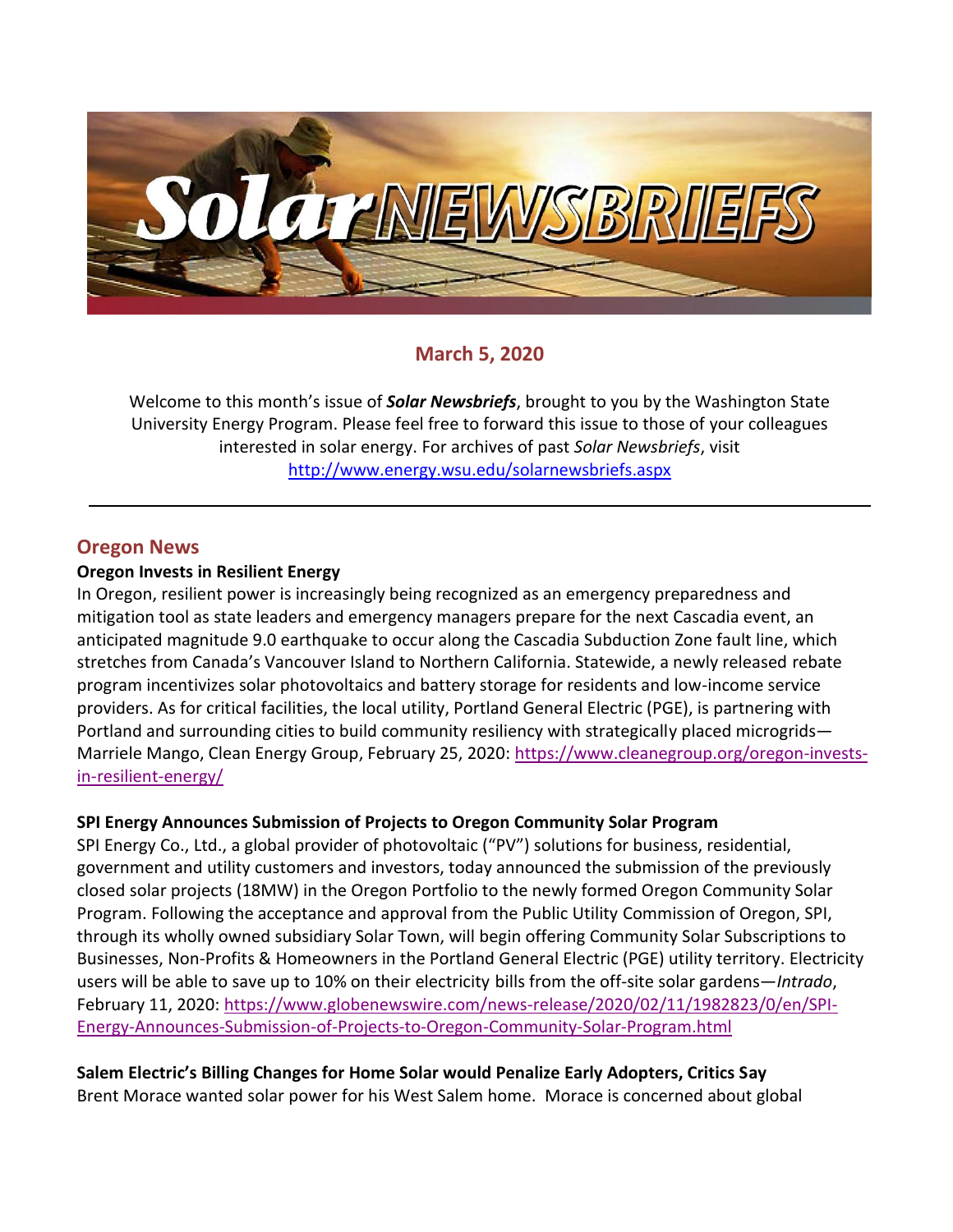warming and his impact on the environment, which is why he wanted solar panels to have his home produce as much energy in a year as his family uses. Bill Poehlaer, *Statesman Journal*, February 24, 2020: [https://www.statesmanjournal.com/story/news/2020/02/24/billing-rate-changes-solar](https://www.statesmanjournal.com/story/news/2020/02/24/billing-rate-changes-solar-customers-impacted-salem-electric/4791573002/)[customers-impacted-salem-electric/4791573002/](https://www.statesmanjournal.com/story/news/2020/02/24/billing-rate-changes-solar-customers-impacted-salem-electric/4791573002/)

## **The Grid is at Capacity for Solar Power in Parts of Oregon**

Scott Zollinger was well on his way to building a new barn on his property in Marion County and putting enough solar panels on top of it to offset the cost of electricity for his family's home. Then he got a report from his utility, Portland General Electric. The report was filled with technical terms, but it ultimately concluded that he couldn't connect his 24.8 kilowatts of solar power to PGE's system until significant upgrades had been made to the grid.—by Cassandra Profita, *The Bulletin*, February 27, 2020: [https://www.bendbulletin.com/localstate/the-grid-is-at-capacity-for-solar-power-in](https://www.bendbulletin.com/localstate/the-grid-is-at-capacity-for-solar-power-in-parts/article_ca6d4504-407f-11ea-b2e3-c377a862bab1.html)[parts/article\\_ca6d4504-407f-11ea-b2e3-c377a862bab1.html](https://www.bendbulletin.com/localstate/the-grid-is-at-capacity-for-solar-power-in-parts/article_ca6d4504-407f-11ea-b2e3-c377a862bab1.html)

### **Avangrid Renewables Developing Largest Solar Project in Oregon for PGE**

Portland General Electric and Avangrid Renewables, a subsidiary of Avangrid, Inc., announced an agreement to purchase power from a new 162-megawatt solar generation facility  $-$  the largest in Oregon — to be developed and built in Eastern Oregon. The new facility will supply power and the accompanying renewable energy credits to PGE's Green Future Impact customers, helping them source up to 100% of their energy from a local renewable energy resource—by Kelsey Misbrener, *Solar Power World* February 12, 2020: [https://www.solarpowerworldonline.com/2020/02/portland-general](https://www.solarpowerworldonline.com/2020/02/portland-general-electric-avangrid-renewables-solar-project/)[electric-avangrid-renewables-solar-project/](https://www.solarpowerworldonline.com/2020/02/portland-general-electric-avangrid-renewables-solar-project/)

## **Local Disability Support Organization Gifted Solar Panels by UO Students**

Independent Environments, a non-profit that supports adults who experience developmental disabilities, unveiled newly donated solar panels at one of its residential homes February 14 that will help reduce utility costs for the organization. The solar panels were donated by the University of Oregon's branch of RE-volv, a student-led group that provides solar panels to other non-profit groups— Carrington Powell, *The Daily Emerald*, February 21, 2020: [https://www.dailyemerald.com/news/local](https://www.dailyemerald.com/news/local-disability-support-organization-gifted-solar-panels-by-uo-students/article_27232e08-545d-11ea-95e7-d31c54474cf2.html)[disability-support-organization-gifted-solar-panels-by-uo-students/article\\_27232e08-545d-11ea-95e7](https://www.dailyemerald.com/news/local-disability-support-organization-gifted-solar-panels-by-uo-students/article_27232e08-545d-11ea-95e7-d31c54474cf2.html) [d31c54474cf2.html](https://www.dailyemerald.com/news/local-disability-support-organization-gifted-solar-panels-by-uo-students/article_27232e08-545d-11ea-95e7-d31c54474cf2.html)

#### **Each of these Oregon Homes will Feature Solar Off-Grid Microgrids**

The 140,000-acre [Silvies Valley Ranch,](https://silvies.us/index.php) formerly a dude ranch outside of Burns, Oregon, is an ecofriendly ranch and luxury resort. Silvies Valley Ranch is developing 600 homes that will be between 2,000 to 6,000 square feet each. They will be built in three phases of 200 homes (pictured) over the next two to three years—Michelle Lewis, *Electrek*, February 11, 2020:

[https://electrek.co/2020/02/11/egeb-oregon-solar-off-grid-microgrids-los-angeles-green-new-deal-doj](https://electrek.co/2020/02/11/egeb-oregon-solar-off-grid-microgrids-los-angeles-green-new-deal-doj-automaker-lawsuit-dropped/)[automaker-lawsuit-dropped/](https://electrek.co/2020/02/11/egeb-oregon-solar-off-grid-microgrids-los-angeles-green-new-deal-doj-automaker-lawsuit-dropped/)

#### **Prineville Installing Solar Panels at Wastewater Treatment Plant**

One small Oregon town hopes to cut down on energy costs by "going solar" at one key public facility. Leaders in Prineville say they will install solar panels at the town's wastewater treatment plant. The solar panels will take up roughly seven acres of land—FM News 101, KXL, February 25, 2020: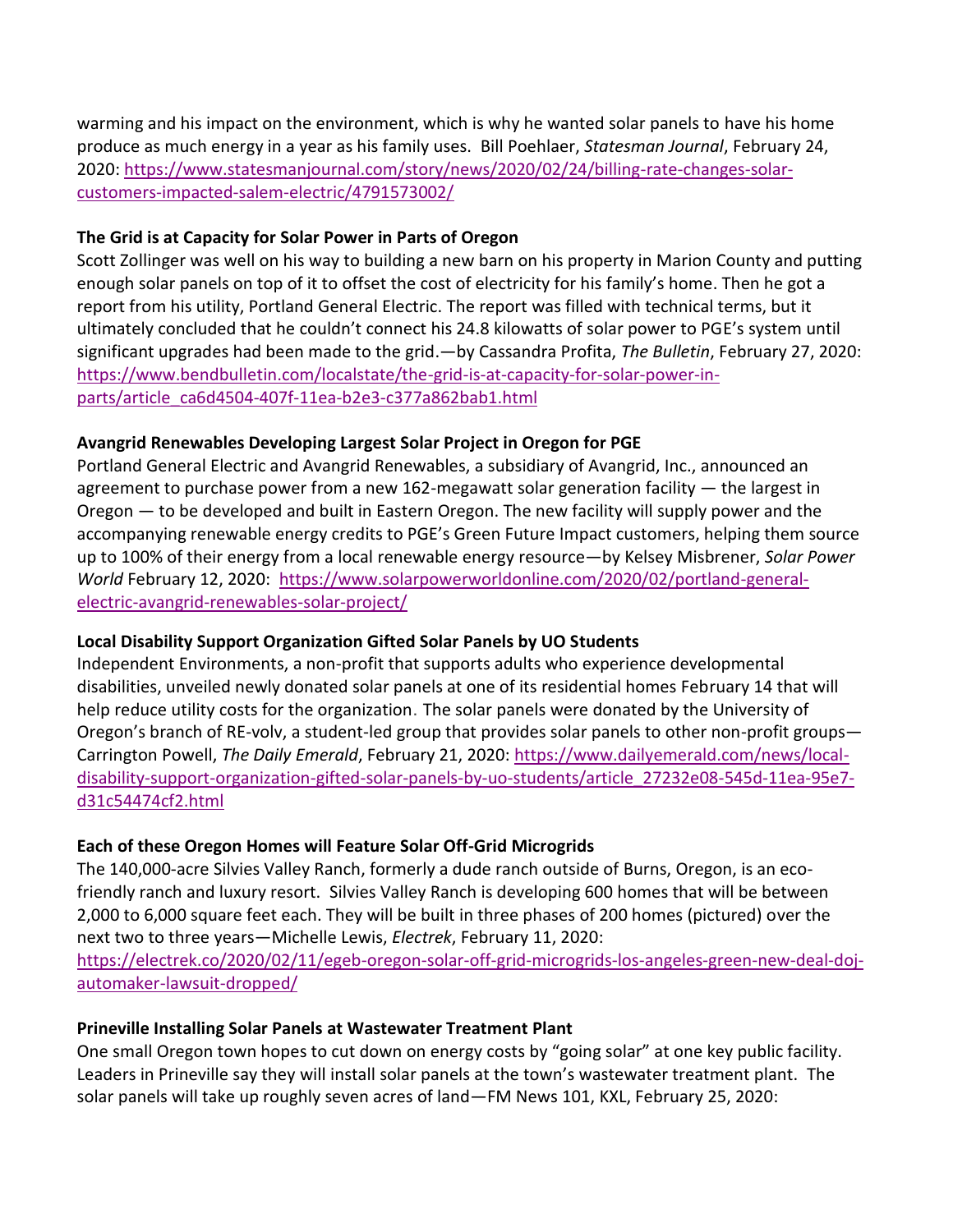## <https://www.kxl.com/prineville-installing-solar-panels-at-wastewater-treatment-plant/>

## **Soltage and Basalt Enter Oregon Market with 40MW Solar Portfolio for Portland General Electric**

Soltage LLC, a leading independent power producer, and Basalt managed funds announce their entrance into the Oregon power market with a 40-megawatt (MW AC) solar portfolio. The first 10 MW solar facility was energized in December and the remaining 30 MW are under construction and planned to be placed in service prior to Summer 2020. The portfolio was acquired from NewSun Energy, a leading Pacific Northwest energy developer—New Kerala.com, February 28, 2020: <https://www.newkerala.com/news/2020/26513.htm>

## **Washington News**

## **Financial Barriers for Solar Power Lowered for King County Families Thanks to Multicultural Project Focused on Environmental Justice**

Eleven families in King County are starting off 2020 as a new kind of a homeowner, ones that now get their electricity from the sun. Thanks to a project called "Solarize the Land Trust", these homeowners, all low to moderate income, were recently able to install residential solar systems at their homes at either very little or no cost to them. For more info: Patranya Bhoolsuwan, *International Examiner*, February 24, 2020: [https://iexaminer.org/financial-barriers-for-solar-power-lowered-for-king-county](https://iexaminer.org/financial-barriers-for-solar-power-lowered-for-king-county-families-thanks-to-multicultural-project-focused-on-environmental-justice/)[families-thanks-to-multicultural-project-focused-on-environmental-justice/](https://iexaminer.org/financial-barriers-for-solar-power-lowered-for-king-county-families-thanks-to-multicultural-project-focused-on-environmental-justice/)

## **How King County, Wash., Overcame Income, Language Barriers to Install 11 New Home Solar Systems**

For many families, solar can seem beyond reach because of upfront costs, home prices, or language barriers. To overcome these obstacles over the summer of 2019, [Spark Northwest](https://sparknorthwest.org/) and Homestead [Community Land Trust](http://www.homesteadclt.org/) launched Solarize the Land Trust, holding workshops in King County, Wash. Here, homeowners could learn about solar, financing and the [Solarize](https://www.nrel.gov/docs/fy12osti/54738.pdf) opportunity from a team of solar experts, affordable homeownership providers, multicultural communicators and funders—Chris Crowell, *Solar Builder*, February 17, 2020: [https://solarbuildermag.com/news/how-king-county-wash](https://solarbuildermag.com/news/how-king-county-wash-overcame-income-language-barriers-to-install-11-new-home-solar-systems/)[overcame-income-language-barriers-to-install-11-new-home-solar-systems/](https://solarbuildermag.com/news/how-king-county-wash-overcame-income-language-barriers-to-install-11-new-home-solar-systems/)

## **PUD's Arlington Microgrid Construction Moves Forward**

Construction is underway on the next phase of Snohomish County PUD's Arlington Microgrid and Clean Energy Technology Center project. Moon Construction broke ground recently on the tech center and Modular Data Center, both of which will be located on the same site as the PUD's Community Solar array and future Arlington Microgrid east of Arlington Municipal Airport—*The Arlington Times*, February 11, 2020: [https://www.arlingtontimes.com/news/puds-arlington](https://www.arlingtontimes.com/news/puds-arlington-microgrid-construction-moves-forward/)[microgrid-construction-moves-forward/](https://www.arlingtontimes.com/news/puds-arlington-microgrid-construction-moves-forward/)

## **Port of Bellingham Welcomes Silfab Expansion**

The Washington State Department of Commerce and Port of Bellingham announced that Silfab Solar, North America's leading solar manufacturer, has committed to expanding its current operations on the Bellingham waterfront. Silfab plans to invest at least \$4 million to add more state-of-the-art manufacturing equipment to address growing demand for its American-made ultra-high-efficiency premium monocrystalline photovoltaic (PV) modules. Commerce provided a \$250,000 economic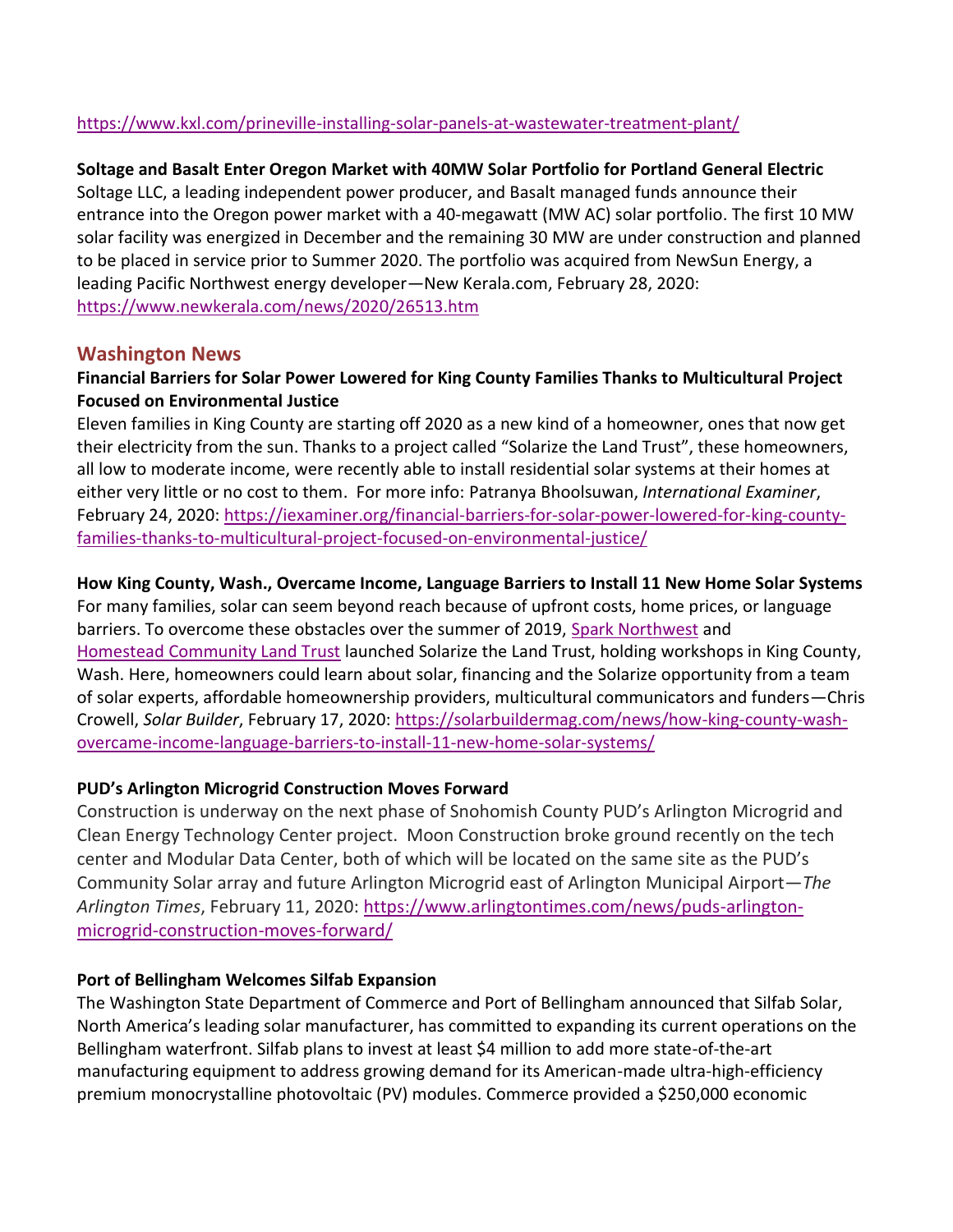development grant to the Port of Bellingham to assist the expansion: February 20, 2020: *Tacoma Daily Index*: [http://www.tacomadailyindex.com/blog/port-of-bellingham-welcomes-silfab-expansion-new](http://www.tacomadailyindex.com/blog/port-of-bellingham-welcomes-silfab-expansion-new-clean-tech-jobs/2446170/)[clean-tech-jobs/2446170/](http://www.tacomadailyindex.com/blog/port-of-bellingham-welcomes-silfab-expansion-new-clean-tech-jobs/2446170/)

## **This Richland Solar Farm with Cutting-Edge Energy Storage will Bring 100s of Workers to Train**

Construction has begun on a 20-acre [solar project that will be paired with batteries](https://www.tri-cityherald.com/news/local/article220637390.html) to power 600 Richland homes as soon as this summer. [Energy Northwest](https://www.energy-northwest.com/Pages/default.aspx) expects the project to draw national attention as utilities watch to see how a megawatt-scale project integrates with battery storage for renewable energy sources—Annette Cary, *Tri-City Herald*, February 26, 2020: [https://www.tri](https://www.tri-cityherald.com/news/local/article240669286.html)[cityherald.com/news/local/article240669286.html](https://www.tri-cityherald.com/news/local/article240669286.html)

# **Dual Land Use: Co-Location of Solar and Farm Land**

## **Solar Panels Provide Cow Comfort**

Research from the University of Minnesota on solar panels on dairy farms is leading to some interesting results. The panels produce electricity to run the farm, but also provide shade for the dairy cattle – thus improving cattle comfort—RussQuinn, *Progressive Farmer*, February 10, 2020: [https://www.dtnpf.com/agriculture/web/ag/equipment/article/2020/02/10/solar-panels-can-provide](https://www.dtnpf.com/agriculture/web/ag/equipment/article/2020/02/10/solar-panels-can-provide-energy-cows?referrer=email#.XljHSaqVmNU.email)[energy-cows?referrer=email#.XljHSaqVmNU.email](https://www.dtnpf.com/agriculture/web/ag/equipment/article/2020/02/10/solar-panels-can-provide-energy-cows?referrer=email#.XljHSaqVmNU.email) And video: [https://www.youtube.com/watch?time\\_continue=26&v=ba1ACaGXADA&feature=emb\\_logo](https://www.youtube.com/watch?time_continue=26&v=ba1ACaGXADA&feature=emb_logo)

# **How Community Solar Supports Rural Communities and Farmers**

This short paper explains the community solar model, describes the typical arrangements farmers enter into with companies that build these projects, presents five case studies from different states showing the ways in which agricultural operations have benefited from community solar on their property, and offers resources to help landowners and solar farms. SEIA intends to update this document periodically and add new case studies from across the country—SEIA website, February 2020: <https://www.seia.org/research-resources/how-community-solar-supports-american-farmers>

# **Industry News**

# **'This is Going to be a Very Big Deal' — Coronavirus Poised to Disrupt Storage, Solar Sectors**

Measures to control the spread of coronavirus in China could significantly affect the country's storage and solar sectors, according to analysts — but the impact on the United States' power sector is mixed— Kavya Balaraman, *Utility Drive*, February 20, 2020: [https://www.utilitydive.com/news/coronavirus](https://www.utilitydive.com/news/coronavirus-solar-storage-power-sector/572326/)[solar-storage-power-sector/572326/](https://www.utilitydive.com/news/coronavirus-solar-storage-power-sector/572326/)

# **Coronavirus Could Slow the World's Solar-Energy Revolution**

The coronavirus outbreak is threatening to slow the global solar energy revolution as it cuts the supply of key equipment for solar and wind farms in China and beyond. As cases of the disease mounted over the last week, manufacturers including Trina Solar Ltd. sounded the alarm over production delays while developers such as Manila Electric Co. in the Philippines said projects would be held up—*Bloomberg News*, February 27, 2020: [https://www.bloomberg.com/news/articles/2020-02-27/coronavirus-is](https://www.bloomberg.com/news/articles/2020-02-27/coronavirus-is-starting-to-slow-the-solar-energy-revolution)[starting-to-slow-the-solar-energy-revolution](https://www.bloomberg.com/news/articles/2020-02-27/coronavirus-is-starting-to-slow-the-solar-energy-revolution)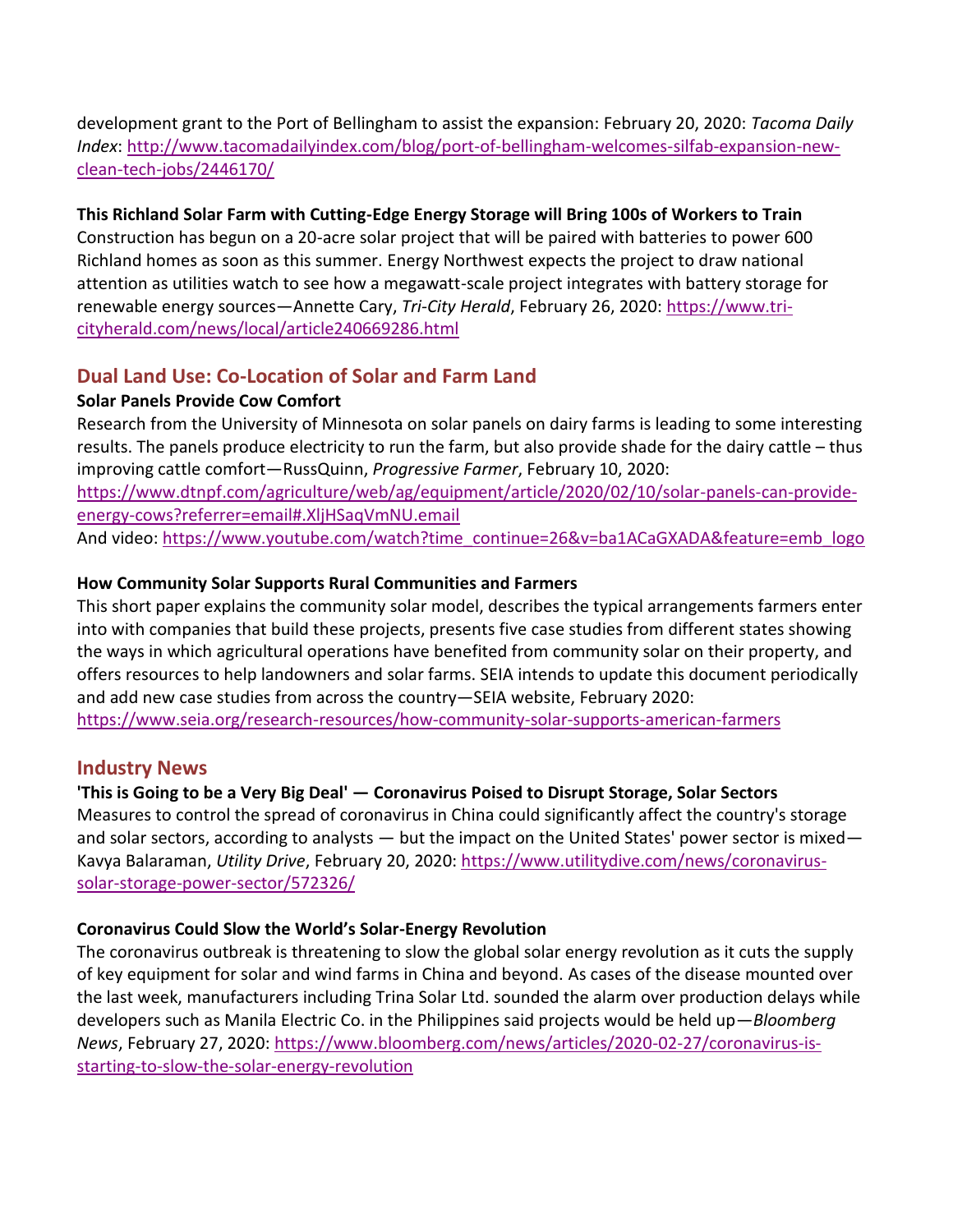# **National News**

# **Solar Jobs Up Nationwide and in 31 States after Two Years of Losses**

The U.S. solar industry employed nearly 250,000 workers in 2019, an increase of more than 5,600 jobs (or 2.3%) since 2018, according to the 10th annual *[National Solar Jobs Census](http://www.solarjobscensus.org/)* released today by The Solar Foundation. This marks a resurgence in solar industry employment following two years of job losses in 2017 and 2018—*The Solar Foundation*, February 19, 2020: [https://www.thesolarfoundation.org/solar-jobs-up-nationwide-and-in-31-states-after-two-years-of](https://www.thesolarfoundation.org/solar-jobs-up-nationwide-and-in-31-states-after-two-years-of-losses/)[losses/](https://www.thesolarfoundation.org/solar-jobs-up-nationwide-and-in-31-states-after-two-years-of-losses/)

**Reports**

## **Prevention through Design (PtD) to Make Solar-Ready Houses Safe for Solar Workers**

Although solar-ready designs have become a new standard for residential houses in preparation for the installation of a roofing solar system, information regarding the safety of the workers while installing the solar panels has been insufficient. This study focuses on the development of a Prevention through Design (PtD) checklist and Building Information Modeling (BIM) models for new solar-ready houses with the aim of reducing or eliminating worker injuries—Hyun Woo Le (UW), John Gambatese (OSU), Yohan Min (Clean Energy Institute, UW). *The Center for Construction, Research and Training*, February 6, 2020: [https://www.cpwr.com/publications/prevention-through-design-ptd-make-solar-ready-houses-safe](https://www.cpwr.com/publications/prevention-through-design-ptd-make-solar-ready-houses-safe-solar-workers)[solar-workers](https://www.cpwr.com/publications/prevention-through-design-ptd-make-solar-ready-houses-safe-solar-workers)

## **Solar Under Storm: Designing Hurricane-Resilient PV Systems Parts I and II: Best Practices for Solar PV installations Facing hurricane-Force Winds.**

RMI, in partnership with Clinton Foundation and FCX Solar, set out to answer the question of why some solar PV systems survive hurricanes virtually unscathed while others suffer extensive damage. The Solar Under Storm reports discuss the root causes of PV system failures from hurricanes and describe recommendations for building more resilient solar PV systems. Rocky Mountain Institute, February 2020: For more info and to down load reports here:<https://rmi.org/insight/solar-under-storm/>

# **Could Solar Panels Make Greenhouses Energy-Neutral?**

Greenhouses are an increasingly large slice of American agriculture. There are plenty of advantages to growing crops in greenhouses, but one downside is the energy needed to, most importantly, keep them at a preferred temperature. A new study from North Carolina State University finds that nextgeneration solar panels might hold the key to solving that problem. Greenhouse agriculture costs more up front in terms of construction, but the advantages are tantalizing. Temperatures can be controlled, prolonging the growing season. Because they're a closed environment, the need for pesticides is dramatically lowered—Dan Nosowitz, *Modern Farmer*, February 12, 2020: <https://modernfarmer.com/2020/02/could-solar-panels-make-greenhouses-energy-neutral/>

# **Upcoming Conferences and Workshops**

# **GoGreen Conference, Seattle, WA, April 9**

GoGreen empowers business decision makers with sustainability strategies, tools and connections to create positive change within their organizations by facilitating environmental, economic and social